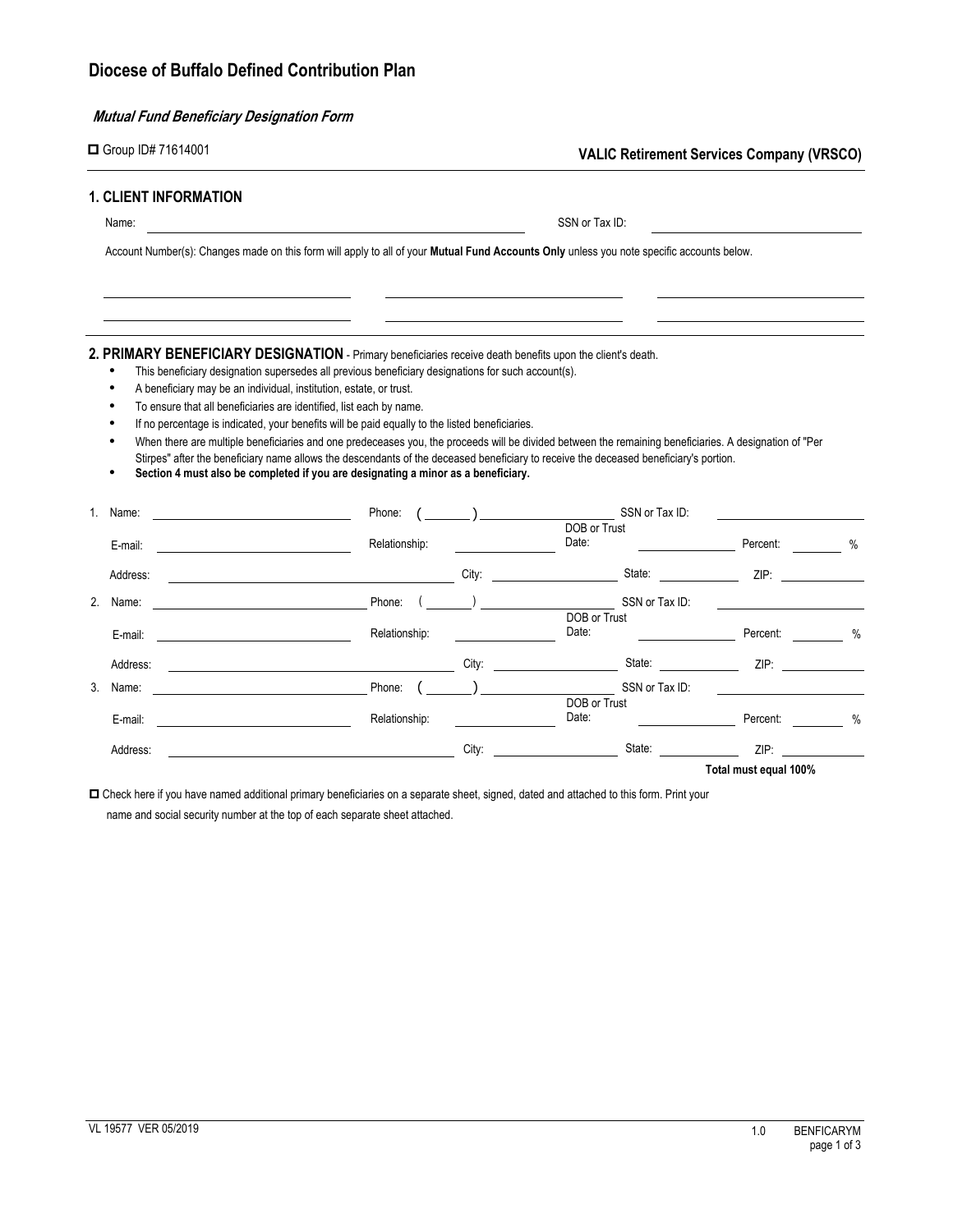# **Mutual Fund Beneficiary Designation Form**

|  | Group ID# 71614001 |
|--|--------------------|
|--|--------------------|

## **VALIC Retirement Services Company (VRSCO)**

# **3. CONTINGENT BENEFICIARIES** - Contingent beneficiaries receive death benefits if all the primary beneficiaries are

deceased at the time of the client's death.

|    | Name:    | Phone:                                                       |       |                                                                                                                                                                                                                                                                                                                                                | SSN or Tax ID:                                                                                                                                                                                                                 |                       |      |  |
|----|----------|--------------------------------------------------------------|-------|------------------------------------------------------------------------------------------------------------------------------------------------------------------------------------------------------------------------------------------------------------------------------------------------------------------------------------------------|--------------------------------------------------------------------------------------------------------------------------------------------------------------------------------------------------------------------------------|-----------------------|------|--|
|    | E-mail:  | Relationship:                                                |       |                                                                                                                                                                                                                                                                                                                                                | DOB or Trust                                                                                                                                                                                                                   | Percent:              | $\%$ |  |
|    | Address: |                                                              | City: |                                                                                                                                                                                                                                                                                                                                                | State:                                                                                                                                                                                                                         | ZIP:                  |      |  |
| 2. | Name:    | Phone:<br><u> 1989 - John Stein, Amerikaansk politiker (</u> |       | $\begin{array}{c} \hline \end{array}$                                                                                                                                                                                                                                                                                                          | SSN or Tax ID:                                                                                                                                                                                                                 |                       |      |  |
|    | E-mail:  | Relationship:                                                |       |                                                                                                                                                                                                                                                                                                                                                | DOB or Trust<br>Date:                                                                                                                                                                                                          | Percent:              | $\%$ |  |
|    | Address: |                                                              | City: |                                                                                                                                                                                                                                                                                                                                                | State:                                                                                                                                                                                                                         | ZIP:                  |      |  |
|    | 3. Name: | Phone:                                                       |       | $\begin{picture}(20,20)(-0.00,0.00) \put(0,0){\line(1,0){10}} \put(15,0){\line(1,0){10}} \put(15,0){\line(1,0){10}} \put(15,0){\line(1,0){10}} \put(15,0){\line(1,0){10}} \put(15,0){\line(1,0){10}} \put(15,0){\line(1,0){10}} \put(15,0){\line(1,0){10}} \put(15,0){\line(1,0){10}} \put(15,0){\line(1,0){10}} \put(15,0){\line(1,0){10}} \$ | SSN or Tax ID:                                                                                                                                                                                                                 |                       |      |  |
|    | E-mail:  | Relationship:                                                |       |                                                                                                                                                                                                                                                                                                                                                | DOB or Trust<br>Date:                                                                                                                                                                                                          | Percent:              | $\%$ |  |
|    | Address: |                                                              | City: |                                                                                                                                                                                                                                                                                                                                                | State: and the state of the state of the state of the state of the state of the state of the state of the state of the state of the state of the state of the state of the state of the state of the state of the state of the | ZIP:                  |      |  |
|    |          |                                                              |       |                                                                                                                                                                                                                                                                                                                                                |                                                                                                                                                                                                                                | Total must equal 100% |      |  |

 Check here if you have named additional contingent beneficiaries on a separate sheet, signed, dated and attached to this form. Print your name and social security number at the top of each separate sheet attached.

# **4. MINOR AS BENEFICIARY**

VALIC Retirement Services Company will only pay claims to a beneficiary who is a minor through a custodian or an alternative guardianship arrangement. If you have named a minor as your beneficiary, please designate a custodian under your states' Uniform Transfers (Gifts) to Minors Act or contact a local attorney regarding other alternatives to guardianship requirements.

|                                                                                                                                                        | as Custodian for |                                      |  |  |
|--------------------------------------------------------------------------------------------------------------------------------------------------------|------------------|--------------------------------------|--|--|
| (name of custodian)                                                                                                                                    |                  | (name of beneficiary who is a minor) |  |  |
| Uniform Transfers (Gifts) to Minors Act.                                                                                                               |                  |                                      |  |  |
| (state)                                                                                                                                                |                  |                                      |  |  |
| □ Check here if you have named custodians for additional minors who are beneficiaries on a separate sheet, signed, dated and<br>attached to this form. |                  |                                      |  |  |
| 5. CLIENT SIGNATURE                                                                                                                                    |                  |                                      |  |  |
| l authorize the Beneficiary designations indicated on this form and attest to the accuracy of the information contained therein.                       |                  |                                      |  |  |

Client Signature: Date: